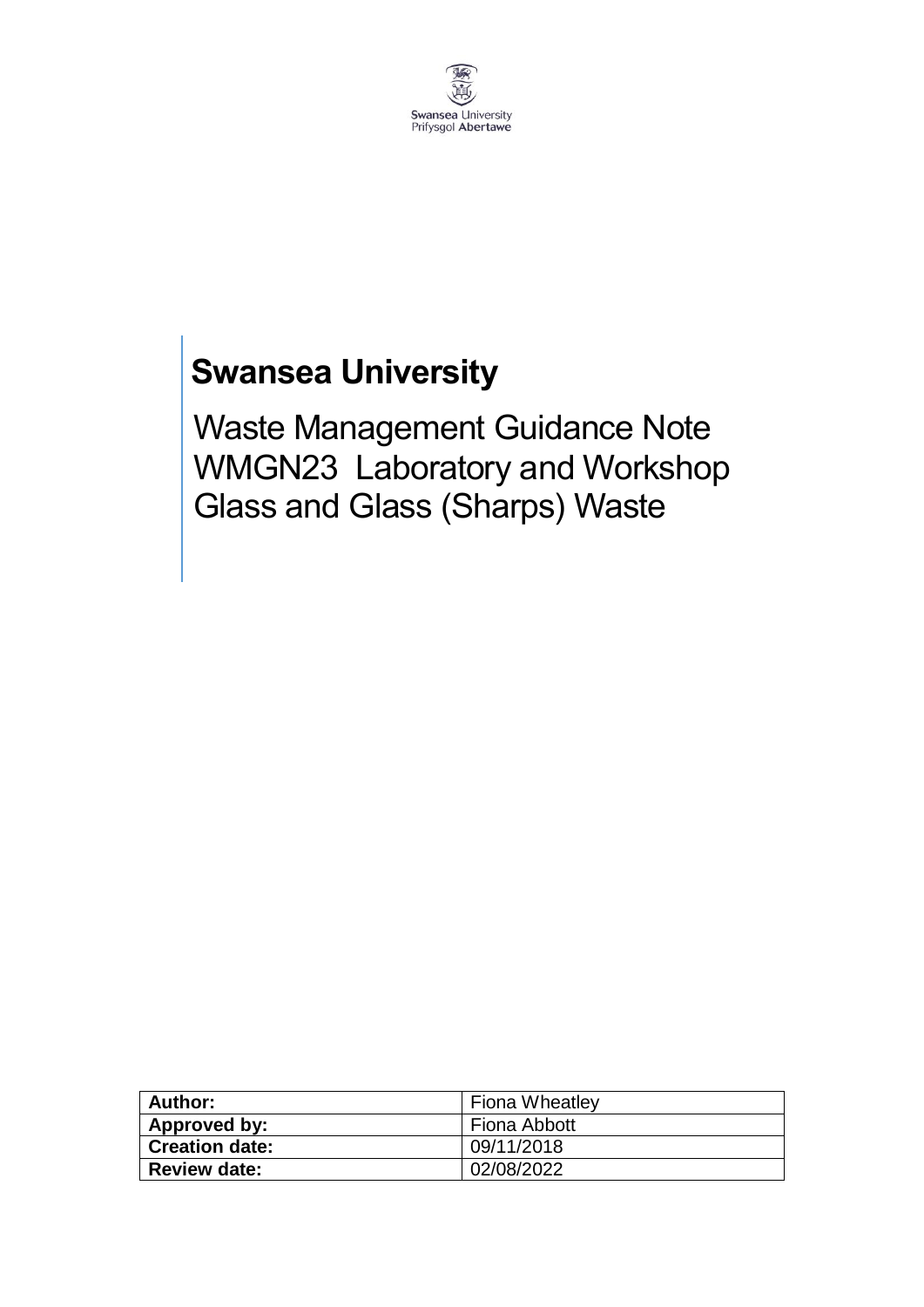| <b>Waste Management Guidance Note WMGN23</b><br><b>Laboratory and Workshop Glass and Glass (Sharps) Waste</b> |                                                              |  |
|---------------------------------------------------------------------------------------------------------------|--------------------------------------------------------------|--|
| <b>Location Generated</b>                                                                                     | Any Laboratory or workshop                                   |  |
| <b>EWC</b>                                                                                                    | 18 01 03* / 20-01-02                                         |  |
| Type                                                                                                          | Controlled - Hazardous waste - chemically contaminated       |  |
|                                                                                                               | Non-hazardous - Non-contaminated                             |  |
| Disposal Method                                                                                               | Segregated for incineration                                  |  |
|                                                                                                               | Recycled for aggregate                                       |  |
| Bin/Bag Type                                                                                                  | Hazardous - 30l yellow topped, yellow ridged sharps box      |  |
|                                                                                                               | Non-hazardous - External 240L laboratory glass recycling bin |  |

#### **Duty of Care Requirements**

#### **Hazardous**

EWC 17 02 04\* "glass, plastic and wood containing or contaminated with dangerous substances"

EWC 18 01 03\* "Waste whose collection and disposal is subject to special requirements in order to prevent Infection"

It is a legal requirement under the Hazardous Waste Regulations to segregate hazardous wastes from non-hazardous wastes. Incorrectly disposing of hazardous waste via a nonhazardous waste stream can lead to legal and financial penalties dependent upon the severity of the noncompliance.

The University has an appointed hazardous waste contractor whom supplies a laboratory and workshop glass (sharps) collection service to both Singleton and Bay campuses.

#### **Non-hazardous**

EWC 15-01-07 "clean packaging, glass" 1 . EWC 20-01-02 "Municipal wastes (Household waste and similar commercial, industrial and

institutional wastes) including separately collected fractions; Glass"

#### **Items**

Glass waste produced in both laboratories and University workshops may arise from a number of sources:

- Laboratory glassware (eg Pyrex)
- Chemical/solvent bottles (eg Winchesters)

Any broken glassware or glassware that is contaminated with hazardous materials, and/or cannot reasonably be decontaminated, must be disposed of as hazardous laboratory or workshop wastes.

Non-contaminated, unbroken glassware can be segregated for recycling.

 $1$  Containers must be empty to be classified as packaging

.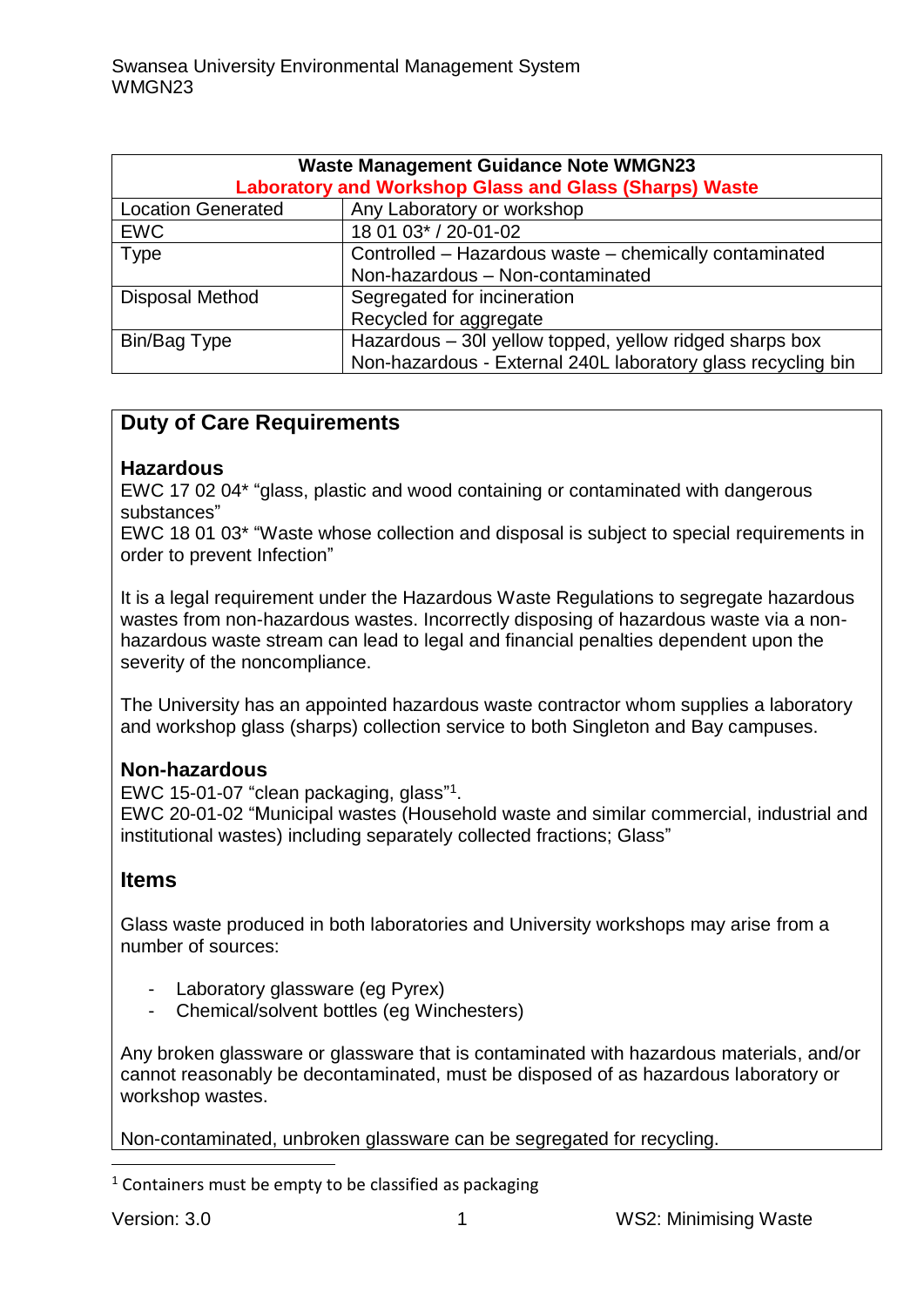| <b>Disposal Instructions</b>                                                                                                                                                                                                                  | <b>Disposal Instructions</b>                                                                                                                                                                               |
|-----------------------------------------------------------------------------------------------------------------------------------------------------------------------------------------------------------------------------------------------|------------------------------------------------------------------------------------------------------------------------------------------------------------------------------------------------------------|
| <b>Hazardous - Broken and broken chemically</b><br>contaminated glass                                                                                                                                                                         | Non-hazardous - clean non-broken<br>glass                                                                                                                                                                  |
| Internal storage for disposal                                                                                                                                                                                                                 | <b>Disposal for recycling</b>                                                                                                                                                                              |
| Chemically contaminated and broken<br>glassware;                                                                                                                                                                                              | Clean, non-contaminated, non-broken<br>glassware;                                                                                                                                                          |
| Lab glassware; beakers, jars etc.<br>Winchesters, class chemical bottles                                                                                                                                                                      | Lab glassware; beakers, jars etc.                                                                                                                                                                          |
| Are to be segregated for hazardous disposal<br>using 30L yellow sharps bins. Furthermore, if<br>laboratory or workshop glassware has broken<br>(so as to constitute a sharps hazard) it should<br>be disposed of by the user in a 30L yellow- | Are able to be taken and placed into the<br>external green glass recycling Veolia bins<br>which are located in every waste<br>compound. Please remove any rubber or<br>metal on the glassware if possible. |
| topped sharps bin.                                                                                                                                                                                                                            | <b>Singleton</b>                                                                                                                                                                                           |
|                                                                                                                                                                                                                                               | <b>Grove Chemical Store</b><br>ILS1 Stores (side entrance)<br>Wallace (store entrance)                                                                                                                     |
| ARMAD REASSOCKIE WATER                                                                                                                                                                                                                        | <b>Bay Campus</b><br>Engineering service yard                                                                                                                                                              |
|                                                                                                                                                                                                                                               | Non- broken Waste Winchester solvent<br>bottles                                                                                                                                                            |
| Figure 1: Yellow sharps bin                                                                                                                                                                                                                   | Are able to be taken out to the Grove<br>chemical waste store and Bay chemical<br>waste store for recycling once safely                                                                                    |
| Yellow sharps bins can be obtained from, and                                                                                                                                                                                                  | vented and cleaned.                                                                                                                                                                                        |
| disposed at following locations;                                                                                                                                                                                                              |                                                                                                                                                                                                            |
| <b>Singleton Campus</b>                                                                                                                                                                                                                       | The bottles can be brought out to the<br>chemical waste stores on their opening                                                                                                                            |
| <b>SUMS:ILS1 Stores</b>                                                                                                                                                                                                                       | days without being added onto the                                                                                                                                                                          |
| <b>CoS: Wallace Stores</b>                                                                                                                                                                                                                    | chemical waste form. Remove or deface                                                                                                                                                                      |
|                                                                                                                                                                                                                                               | the label and email estates-                                                                                                                                                                               |
| <b>Bay Campus</b>                                                                                                                                                                                                                             | waste@swansea.ac.uk for a timeslot.                                                                                                                                                                        |
| CoE: Engineering Service Yard<br>Office                                                                                                                                                                                                       |                                                                                                                                                                                                            |
| Each bin must have a Broken Laboratory                                                                                                                                                                                                        | Please note; Glass bottles (including                                                                                                                                                                      |
| Glass Only sign placed onto the front of the                                                                                                                                                                                                  | chemical and solvent bottles) may be                                                                                                                                                                       |
| bin, which can be laminated by users and re-                                                                                                                                                                                                  | returned to the supplier for reuse or                                                                                                                                                                      |
| used. The sign can be found below.                                                                                                                                                                                                            | recycling if the supplier offers this service.                                                                                                                                                             |
|                                                                                                                                                                                                                                               |                                                                                                                                                                                                            |
| Version: 3.0<br>$\overline{2}$                                                                                                                                                                                                                | <b>WS2: Minimising Waste</b>                                                                                                                                                                               |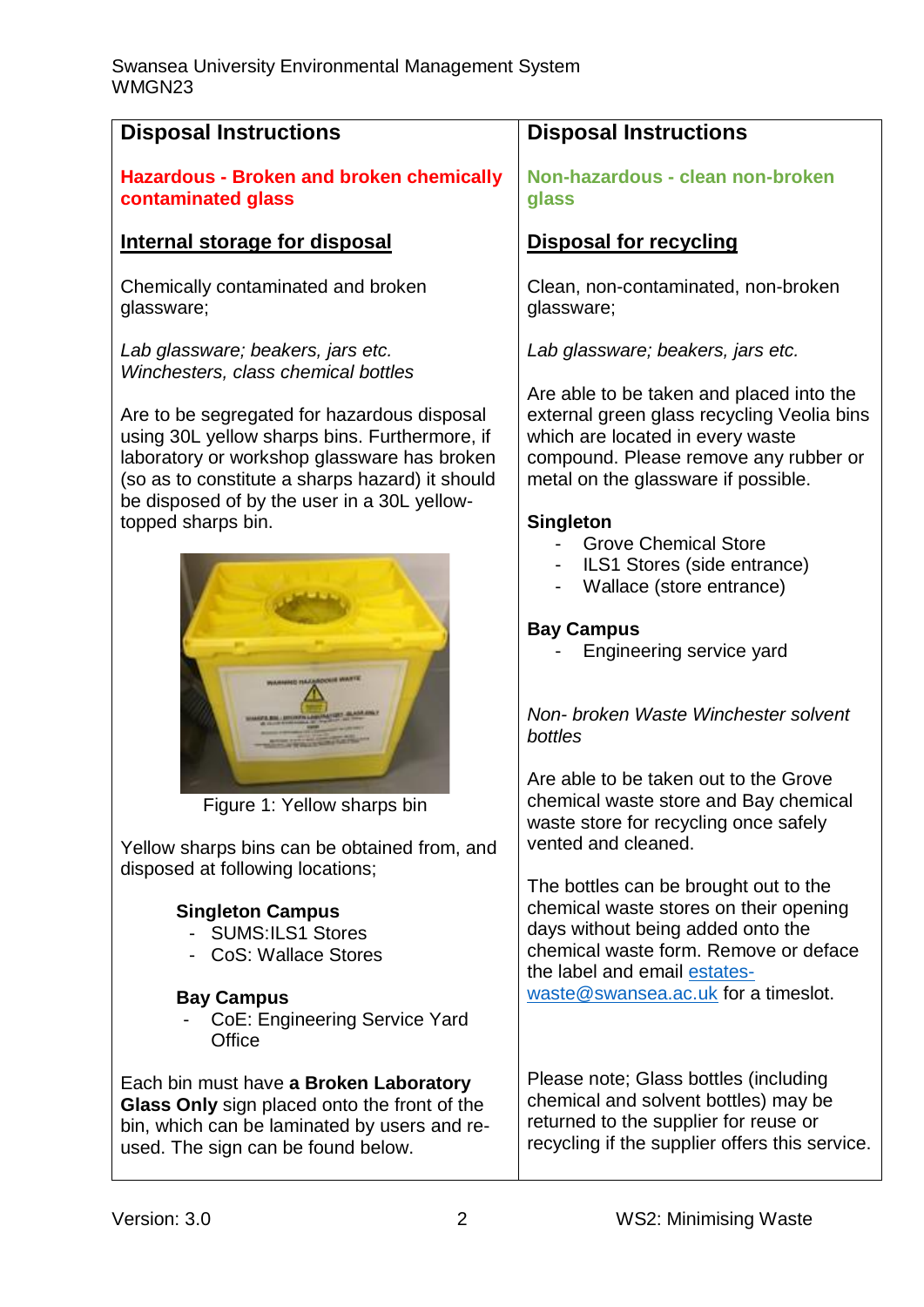Swansea University Environmental Management System WMGN23

#### **Disposal Cost**

#### **Hazardous**

There is a charge for this service, contact [estates-waste@swansea.ac.uk](mailto:estates-waste@swansea.ac.uk)

#### **Non-hazardous**

There is no charge for this service

#### **For further guidance please contact** [Estates-Waste@Swansea.ac.uk](mailto:Estates-Waste@Swansea.ac.uk)

#### **Forms and Labelling**

30L/60L Yellow rigid bin for broken and contaminated laboratory glass waste sign below

All relevant forms, labels and further waste guidance can be found [here.](https://www.swansea.ac.uk/sustainability/waste/)